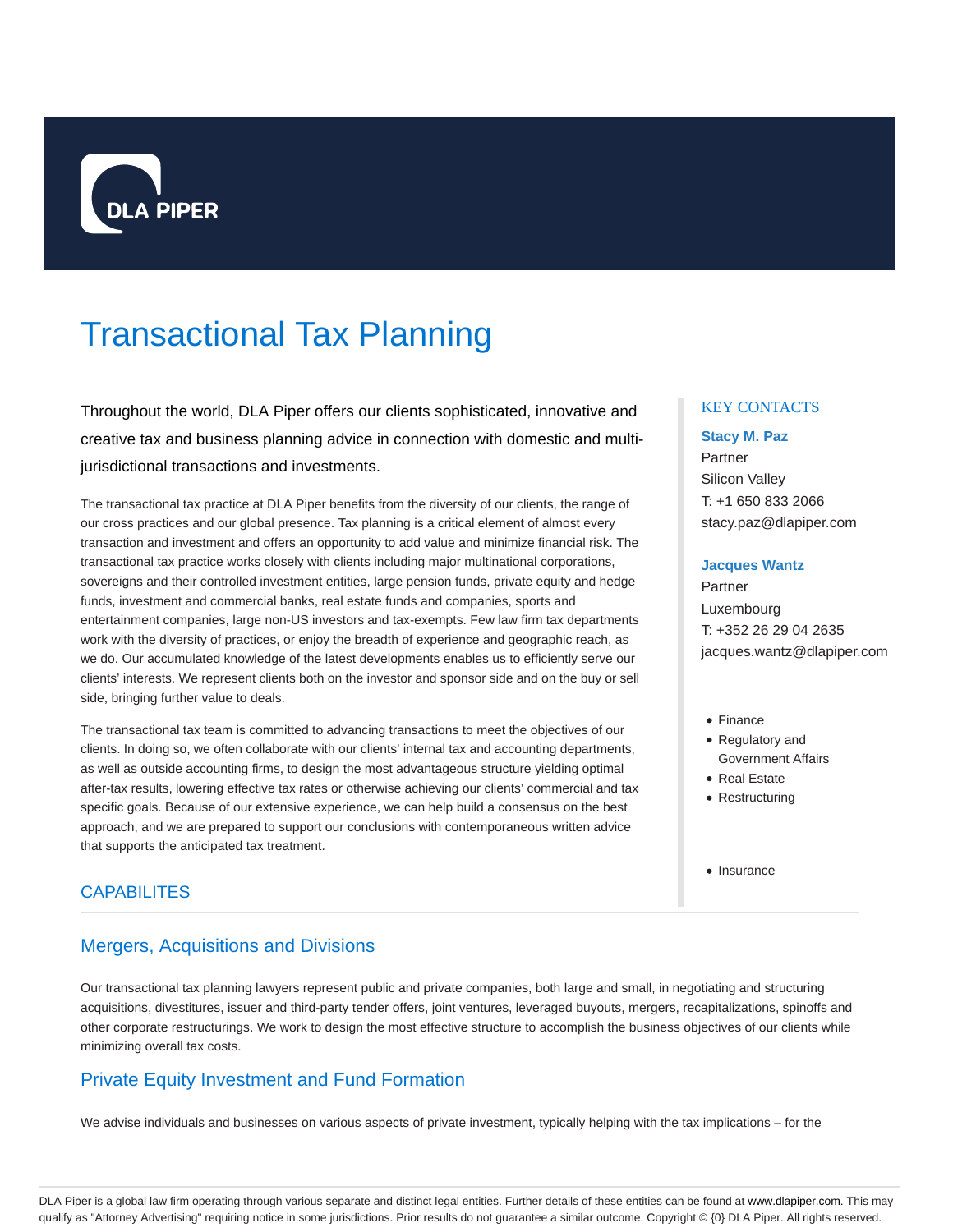management team and other employees – of acquiring shares in the acquiring entity or group; determining the optimum fund and investment structure; minimizing the operating tax costs for the acquiring entity/group and the target group; and taking account of the tax regime in particular jurisdictions. DLA Piper lawyers are knowledgeable in all aspects of fund formation and work with our clients to structure tax-efficient transactions, both at the fund level and the portfolio investment level.

#### **Insurance**

DLA Piper advises insurance companies on the tax considerations in a wide range of insurance related transactions including reserve financing transactions (employing alternate structuring techniques), captive insurance arrangements, formation of funds making predominantly insurance-linked investments, structuring catastrophe bonds and event-linked derivatives, side-car investments, segregated cell investments and other equity investments with an insurance component. We advise public and private insurance companies operating in both the life and property and casualty sectors in structuring mergers and acquisitions, financings and restructurings in a tax-efficient manner. We have significant experience advising clients on all aspects of avoiding the creation of a taxable presence in the United States, mitigation of effectively connected income, utilization of tax treaties and favorable law to eliminate incidences of the federal excise tax on insurance premiums and compliance with withholding and reporting obligations, including under FATCA.

#### Partnerships, LLCs and Syndications

Our lawyers recommend that clients use such pass-through entities as partnerships and limited liability companies in a variety of business contexts, both for individual and for corporate ventures. We are experienced in public offerings and private placements involving a variety of limited partnerships. We are also familiar with the special issues of publicly traded partnerships pass-through status.

#### Bankruptcies, Workouts and Restructurings

DLA Piper tax lawyers have extensive experience working with our Restructuring group on the unique tax issues of troubled and insolvent corporations and other entities. We advise both debtors and creditors in the acquisition, disposition, restructuring and bankruptcy of financially troubled companies. We meet our clients' needs by assisting in all phases of a restructuring (both inside and outside of bankruptcy), including advising in connection with debt modifications, planning to manage sales, transfer and employment tax liabilities, interfacing with the IRS and other tax authorities in obtaining rulings and closing agreements as needed and structuring tax efficient reorganization plans (and drafting the related disclosure statements), including evaluating and designing structures to retain tax attributes.

#### Media, Sports and Entertainment

Our tax lawyers work closely with our attorneys in the media, sports and entertainment sector to provide advice on the tax-related aspects arising in the context of sports team acquisitions and dispositions (and the related intangibles) as well as financings of large public and private sports stadiums and arenas. Our representations have spanned from leagues, clubs and franchise owners to sponsors, investors, banks and other lending entities.

## Emerging Growth and Venture Capital

DLA Piper has a substantial emerging growth and venture capital practice devoted to technology companies engaged in such areas as telecommunications, software, hardware and biotechnology. Our tax lawyers advise owners and investors on such tax-planning issues as choice of entity (in order to the best tax and business objectives), utilization of tax attributes, tax-efficient compensation and incentive awards, structuring and implementing financings, and optimum structures for facilitating exit strategies.

#### Real Estate

DLA Piper advises business clients, including investment banks, opportunity and private equity funds, pension funds, bank affiliates, real estate entrepreneurs, home builders, developers, foreign and domestic investors and real estate investment trusts, in all tax matters affecting real estate. In addition to choice-of-entity issues, we structure low-income housing credit and other tax-favored partnerships, negotiate purchases and sales of individual properties and large portfolios and structure investments by tax-exempt and foreign investors to avoid establishing a US tax nexus. We work closely with our clients in planning tax-deferred like kind exchanges, including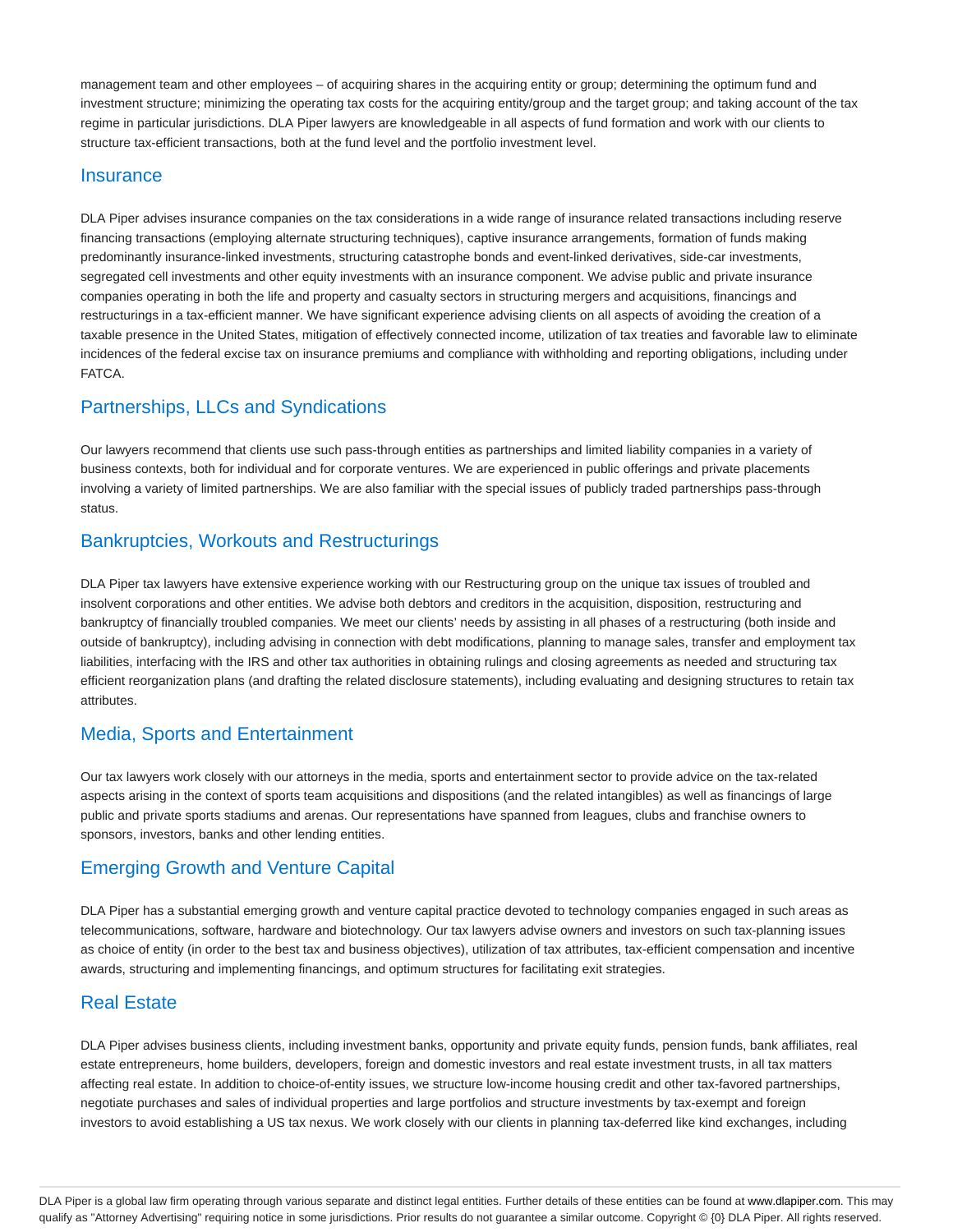parking transactions and reverse exchanges, and in implementing financings and sale-leasebacks.

## Leverage Lease and Other Financing Transactions

DLA Piper represents lessors and lessees in structuring both domestic and international leveraged lease transactions of equipment (such as aircraft, railcars and vessels), real estate and power plants. We also draft the documents, including tax indemnity agreements, necessary to ensure that our clients receive their proper tax benefits. In addition, we have experience structuring financing transactions to preserve tax benefits while achieving our clients' accounting and economic objectives.

# Capital Markets, Derivatives, Securitizations and Financial Products

We represent both domestic and international issuers as well as leading securities firms and underwriters in debt and equity capital markets transactions. We also have substantial experience dealing with a broad range of financial products, including options, swaps, notional principal contracts, foreign currency contracts, hedges and collars. We advise on the tax-efficient use of SPVs in securitization transactions and assist in structuring, documenting and executing complex, tax-advantaged domestic and international transactions and products.

# **EXPERIENCE**

- Served as tax counsel in numerous domestic and multi-jurisdictional mergers or acquisitions (supporting the firm's #1 Mergermarket ranking for global M&A activity, 2015-2010)
- Advising a private equity firm in a global acquisition utilizing an innovative global partnership structure resulting in the creation of the largest independent global pigment dispersion platform
- Advising the world's #1 nonfiction media company in two high-profile, multi-jurisdictional acquisitions of TV and radio businesses in Northern Europe and in Western Europe
- Acting on the structuring and disposal of a pan-European operating lease business with a substantial market share balancing the US tax considerations of the seller with local country tax requirements
- Advising on the restructuring of the European sub-group of a major US financial institution involving the establishment of a UK holding company for the regulated activities of the sub-group
- Advising on the implementation of tax-efficient management incentive arrangements in the context of a recent IPO

#### INSIGHTS

## **Publications**

**Implications of recent Treasury Green Book tax proposals**

#### 29 March 2022

Taken together, the Treasury Department concludes that the proposals would raise more than \$2.5 trillion over the ten-year budget cycle.

**OECD releases commentary on the Pillar Two GloBE Rules – observations on selected topics**

17 March 2022

A look at six topics found in the commentary which have particular relevance for multinational companies and other stakeholders.

**House tax proposal: significant statutory changes include raising corporate rate, overhauling international taxation system**

DLA Piper is a global law firm operating through various separate and distinct legal entities. Further details of these entities can be found at www.dlapiper.com. This may qualify as "Attorney Advertising" requiring notice in some jurisdictions. Prior results do not guarantee a similar outcome. Copyright © {0} DLA Piper. All rights reserved.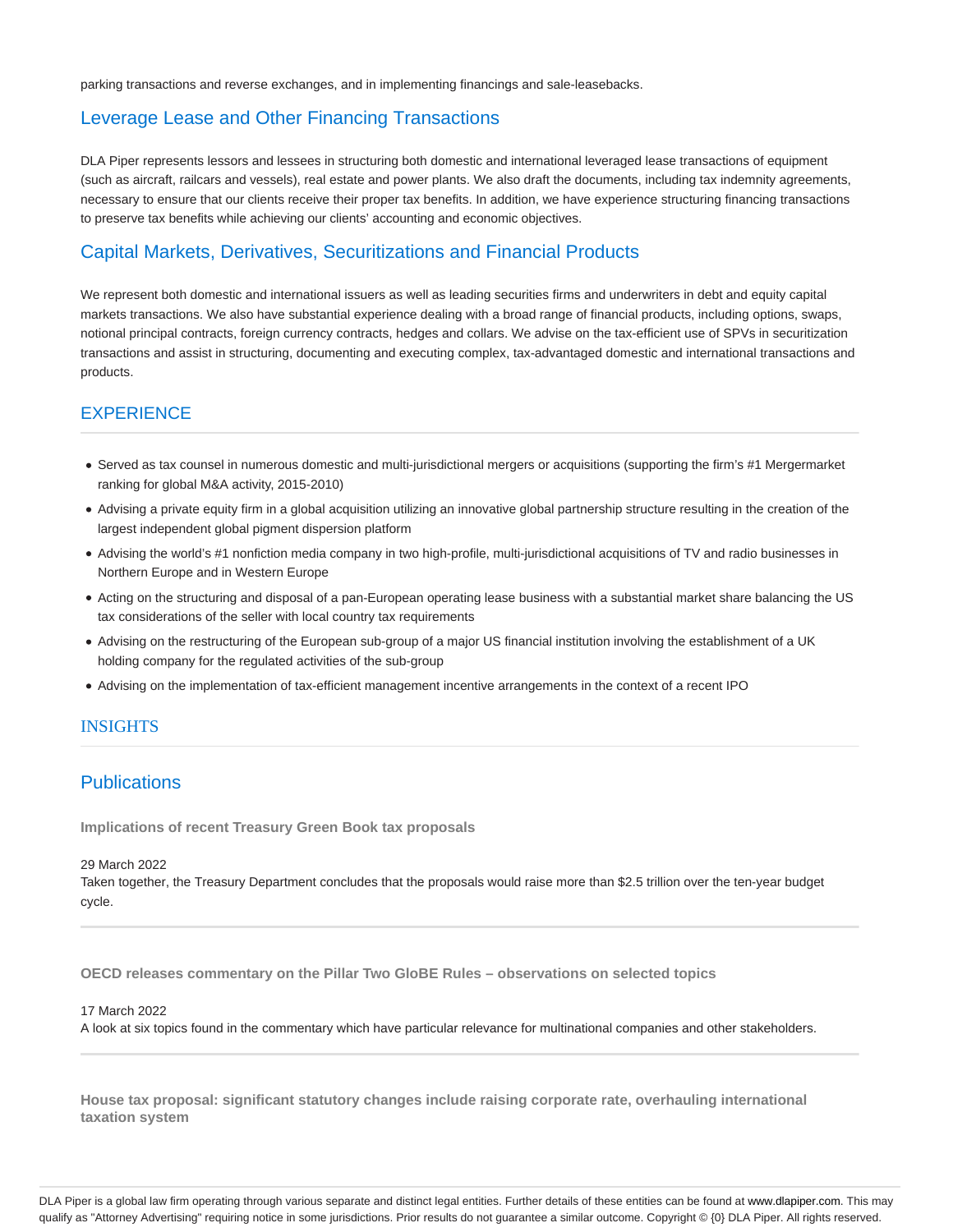21 September 2021 While the Senate is likely to cut back on some of the proposals, tax increases for business and individuals are expected to be enacted by Thanksgiving.

**LatAm: Tax authorities address negative effects of the pandemic on national coffers**

#### 12 August 2021

The tax authorities' revenue-generating approaches vary from incentives to additional taxation.

**IRS concludes Section 1031 tax-deferred "like-kind" exchange treatment is not available for cryptocurrency trades**

#### 19 July 2021

It seems reasonable to assume that the IRS will apply its analysis to most cryptocurrencies.

**Saudi Arabia extends tax amnesty scheme enabling international groups to regularize historic tax exposure**

1 February 2021

An increasing number of international taxpayers are using the KSA scheme.

**German implementation of EU Mandatory Disclosure Rules (DAC6)**

10 November 2020

With the Act on the Introduction of an Obligation to Notify Cross-border Tax Arrangements of 21 December 2019, DAC6 was transposed into national law.

**Oman introduces VAT: A law firm's perspective**

22 October 2020 Prudent businesses operating in Oman are already planning for the implementation of Omani VAT and have started reviewing their legal arrangements and contracts.

**UAE overhauls Economic Substance Regulations**

3 September 2020 The first ESR Report filing deadline is December 31, 2020.

**Private equity: Guide to key management tax issues in Europe**

6 July 2020

DLA Piper is a global law firm operating through various separate and distinct legal entities. Further details of these entities can be found at www.dlapiper.com. This may qualify as "Attorney Advertising" requiring notice in some jurisdictions. Prior results do not guarantee a similar outcome. Copyright © {0} DLA Piper. All rights reserved.